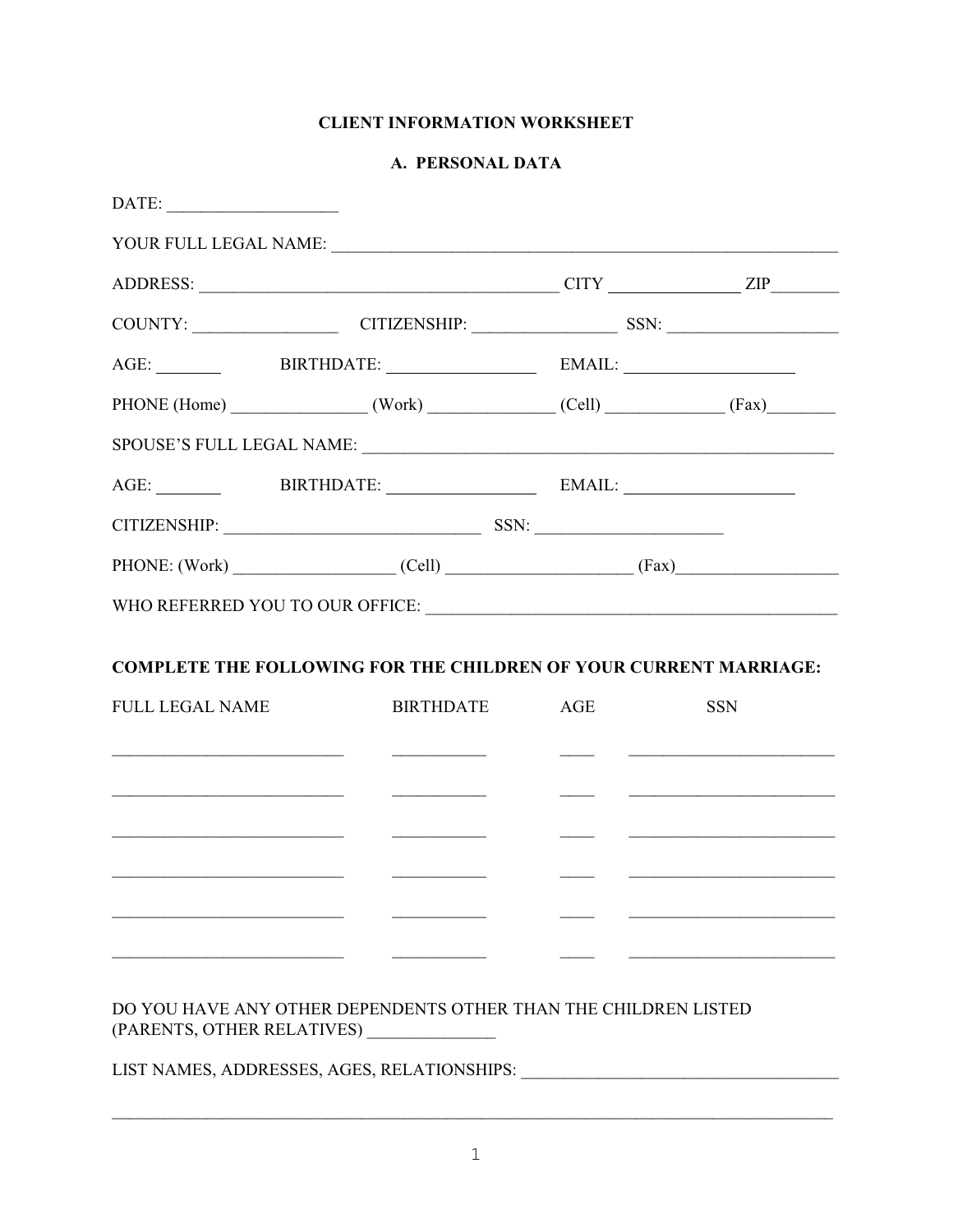HAVE YOU BEEN MARRIED PREVIOUSLY:\_\_\_\_\_\_\_\_\_\_\_\_\_\_\_\_\_\_\_\_\_\_\_\_\_\_\_\_\_\_

IF YES: PLEASE GIVE NAME OF PREVIOUS SPOUSE(S) AND OTHER PERTINENT INFORMATION: NAME:\_\_\_\_\_\_\_\_\_\_\_\_\_\_\_\_\_\_\_\_\_\_\_\_\_\_\_\_\_\_\_\_\_\_\_\_\_\_\_\_\_\_\_\_\_\_\_\_\_\_\_\_\_\_\_\_\_\_\_\_\_\_\_

| DATE: ____________________(USE REVERSE SIDE OF PAPER IF NEEDED)                                                                              |                                                          |  |                                                                           |
|----------------------------------------------------------------------------------------------------------------------------------------------|----------------------------------------------------------|--|---------------------------------------------------------------------------|
| IF THERE WERE CHILDREN TO THIS PREVIOUS MARRIAGE, PLEASE COMPLETE:                                                                           |                                                          |  |                                                                           |
| <b>FULL LEGAL NAME</b>                                                                                                                       | BIRTHDATE AGE SSN                                        |  |                                                                           |
|                                                                                                                                              | <u> 1989 - Jan Stein Stein, fransk politik (f. 1989)</u> |  |                                                                           |
|                                                                                                                                              |                                                          |  |                                                                           |
| DO YOU CURRENTLY HAVE A WILL: IF SO, STATE THE FOLLOWING:                                                                                    | <u> 1999 - Jan James James (f. 1989)</u>                 |  |                                                                           |
| (Please bring a copy with you to our appointment.)                                                                                           |                                                          |  |                                                                           |
| DO YOU OR ANYONE ELSE YOU INTEND TO INCLUDE IN YOUR WILL HAVE ANY                                                                            |                                                          |  | UNUSUAL HEALTH PROBLEMS: ______ IF YES, EXPLAIN WHO HAS THE PROBLEM AND   |
| THE FORESEEABLE FUTURE: IF YES, GIVE SOURCE AND APPROXIMATE<br><b>AMOUNTS:</b>                                                               |                                                          |  | DO YOU OR ANY MEMBER OF YOUR FAMILY ANTICIPATE INHERITING ANY PROPERTY IN |
| DO YOU OR YOUR SPOUSE HAVE AN INTEREST IN ANY TRUSTS PRESENTLY<br>ESTABLISHED? IF SO, PLEASE BRING IN A COPY WITH YOU TO OUR<br>APPOINTMENT. |                                                          |  |                                                                           |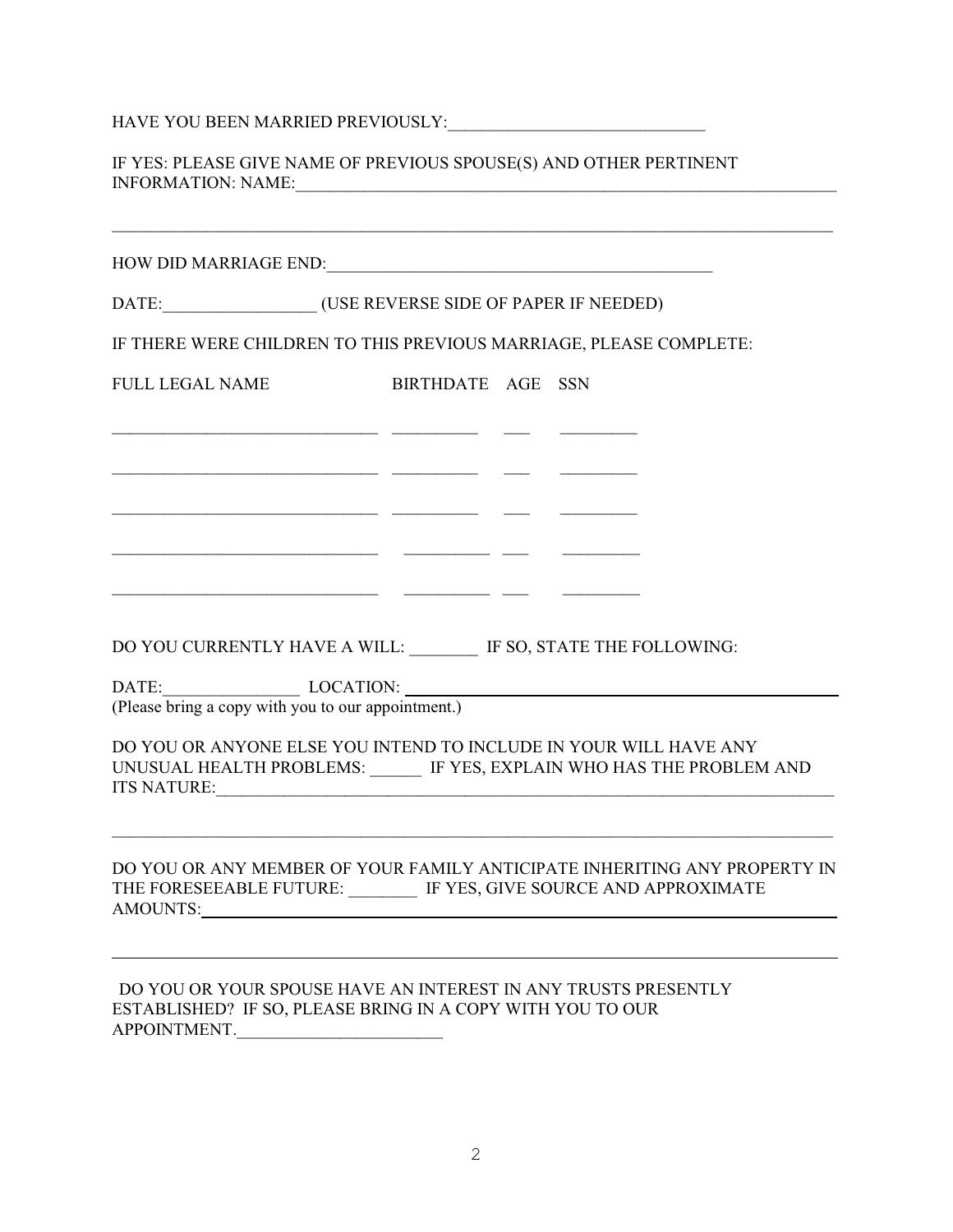DO YOU HAVE A PREMARITAL AGREEMENT WITH YOUR SPOUSE? If YES, PLEASE BRING A COPY WITH YOU TO OUR APPOINTMENT.

HAVE YOU MADE ANY PLEDGES TO A CHARITABLE ORGANIZATION? IF YES, PLEASE BRING A COPY WITH YOU TO OUR APPOINTMENT.

### **B. FINANCIAL INFORMATION**

**\*\*IF ANY OF THE BELOW ASSETS ARE SEPARATE PROPERTY (YOU OR YOUR SPOUSE OWNED IT PRIOR TO MARRIAGE OR IT WAS GIFTED OR INHERITED BEFORE OR AFTER MARRIAGE) PLEASE WRITE "SEPARATE PROPERTY" IN THE MARGIN NEXT TO THE ASSET AND AN ATTORNEY WILL FOLLOW UP WITH YOU ON THIS MATTER AT THE CONFERENCE**

### **CURRENT YEAR INCOME**:

| YOUR ESTIMATED WAGES/EARNINGS |  |
|-------------------------------|--|
|                               |  |

YOUR SPOUSE'S ESTIMATED WAGES/EARNINGS

ESTIMATED DIVIDENDS AND INTEREST \_\_\_\_\_\_\_\_\_\_\_\_\_\_\_\_\_\_\_\_\_\_

ESTIMATED CAPITAL GAINS \_\_\_\_\_\_\_\_\_\_\_\_\_\_\_\_\_\_\_\_\_\_

RENTAL INCOME \_\_\_\_\_\_\_\_\_\_\_\_\_\_\_\_\_\_\_\_\_\_

OTHER CURRENT YEAR INCOME

**TOTAL ESTIMATED CURRENT YEAR INCOME \_\_\_\_\_\_\_\_\_\_\_\_\_\_\_\_\_\_\_\_\_\_**

**ESTIMATED GROSS ESTATE:** [NOTE- IF YOU HAVE A CURRENT FINANCIAL STATEMENT, YOU MAY BRING A COPY TO OUR MEETING IN LIEU OF FILLING OUT SECTIONS A and B.]

### **A. BANK ACCOUNT BALANCES AMOUNT/CURRENT VALUE**

CHECKING ACCOUNTS (List Bank Names)

### SAVINGS ACCOUNTS (List Bank Names)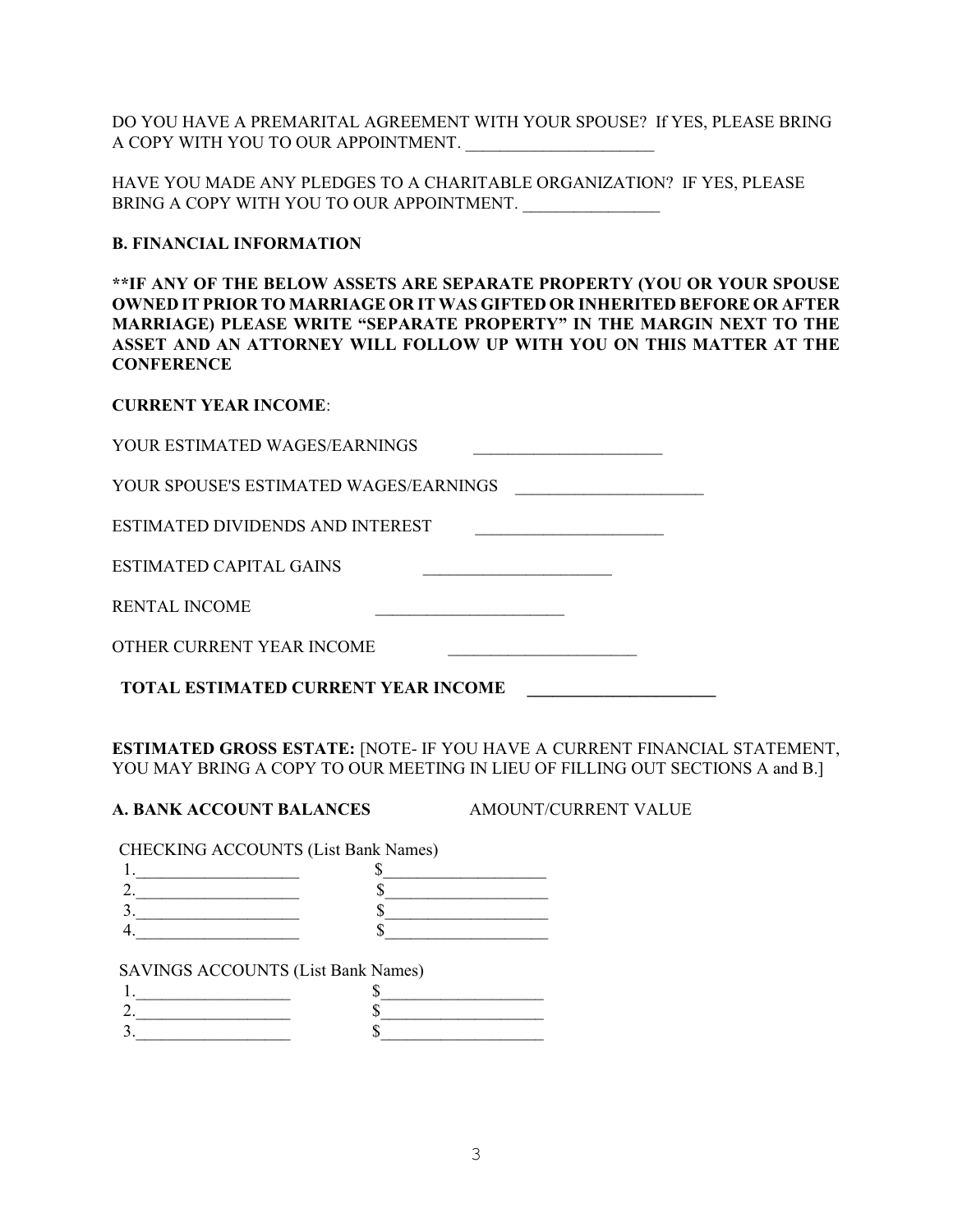|                                                                                                                                                                                                                                                                                                                                                                                                                                                       | <b>CERTIFICATES OF DEPOSIT (List Bank Names)</b>      |
|-------------------------------------------------------------------------------------------------------------------------------------------------------------------------------------------------------------------------------------------------------------------------------------------------------------------------------------------------------------------------------------------------------------------------------------------------------|-------------------------------------------------------|
|                                                                                                                                                                                                                                                                                                                                                                                                                                                       |                                                       |
| 2.                                                                                                                                                                                                                                                                                                                                                                                                                                                    |                                                       |
| $\begin{tabular}{ccccc} \multicolumn{2}{c }{\textbf{1} & \multicolumn{2}{c }{\textbf{2} & \multicolumn{2}{c }{\textbf{3} & \multicolumn{2}{c }{\textbf{4} & \multicolumn{2}{c }{\textbf{5} & \multicolumn{2}{c }{\textbf{6} & \multicolumn{2}{c }{\textbf{6} & \multicolumn{2}{c }{\textbf{6} & \multicolumn{2}{c }{\textbf{6} & \multicolumn{2}{c }{\textbf{6} & \multicolumn{2}{c }{\textbf{6} & \multicolumn{2}{c }{\textbf{6} & \multicolumn{2}{$ |                                                       |
|                                                                                                                                                                                                                                                                                                                                                                                                                                                       | NOTES & ACCOUNTS RECEIVABLE (These are                |
|                                                                                                                                                                                                                                                                                                                                                                                                                                                       | amounts owed TO YOU, not by you.)                     |
|                                                                                                                                                                                                                                                                                                                                                                                                                                                       | $\sim$                                                |
| 2. $\qquad \qquad$                                                                                                                                                                                                                                                                                                                                                                                                                                    |                                                       |
| BONDS (List Name & Maturity Date)                                                                                                                                                                                                                                                                                                                                                                                                                     | $\frac{\text{S}}{\text{S}}$                           |
|                                                                                                                                                                                                                                                                                                                                                                                                                                                       | STOCK ACCOUNTS/SHARES- (Other than Personal Business) |
|                                                                                                                                                                                                                                                                                                                                                                                                                                                       |                                                       |
| 2.                                                                                                                                                                                                                                                                                                                                                                                                                                                    |                                                       |
| 3.                                                                                                                                                                                                                                                                                                                                                                                                                                                    |                                                       |
|                                                                                                                                                                                                                                                                                                                                                                                                                                                       | [USE THE BACK OF PAGE FOR ADDITIONAL STOCK AND BONDS] |

**B. REAL ESTATE** (Give Full Values Without Deducting Debt)

| 1. Your Residence                                             |                               |  |
|---------------------------------------------------------------|-------------------------------|--|
|                                                               | Purchase Price \$             |  |
| <u> 1989 - Johann Barn, mars an t-Amerikaansk politiker (</u> | $\int$                        |  |
|                                                               | Purchase Price \$             |  |
| 3.                                                            |                               |  |
|                                                               | Purchase Price \$<br>Location |  |
|                                                               |                               |  |

**C. LIFE INSURANCE**- Please give Face Value, i.e. Amount which will be paid out to your beneficiaries.

| 1. Insured                     |  |
|--------------------------------|--|
| Type of Policy [Term or Whole] |  |
| 2. Insured                     |  |
| Type of Policy [Term or Whole] |  |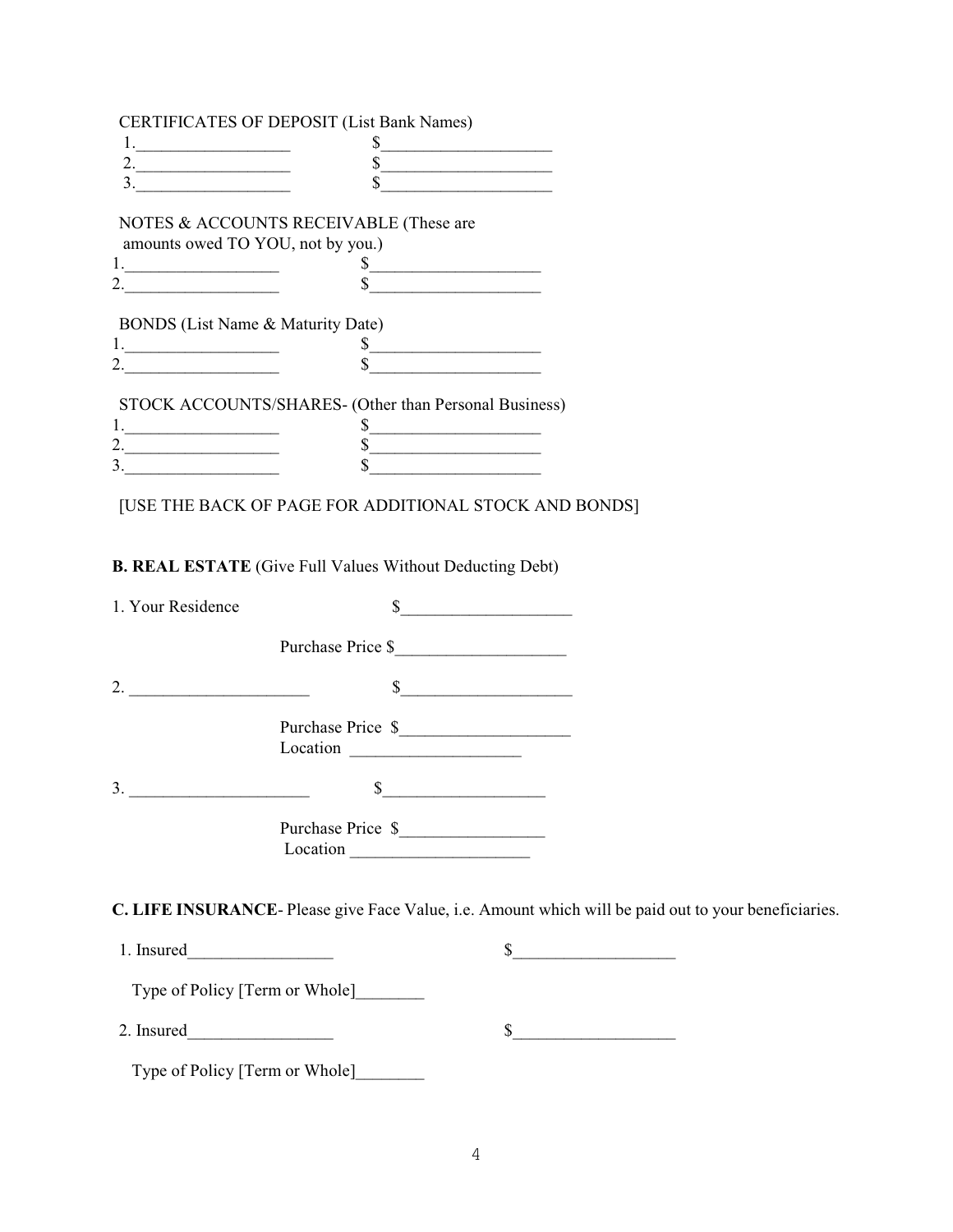3. Insured\_\_\_\_\_\_\_\_\_\_\_\_\_\_\_\_\_ \$\_\_\_\_\_\_\_\_\_\_\_\_\_\_\_\_\_\_\_

Type of Policy [Term or Whole]\_\_\_\_\_\_\_\_

# **D. MISCELLANEOUS ASSETS-** Give Estimated Current Value

| 1. HOME FURNISHINGS                 |  |
|-------------------------------------|--|
| 2. AUTOMOBILES                      |  |
| 3. JEWELS & FURS                    |  |
| 4. COLLECTIONS (Art, Coins, Etc.)   |  |
| 5. MISCELLANEOUS PERSONAL EFFECTS   |  |
| <b>6. MACHINERY &amp; EQUIPMENT</b> |  |

### **E. RETIREMENT PLANS & IRA ACCOUNTS**

| 1. Amounts held in Your 401K Plan                            | S.                                                                             |
|--------------------------------------------------------------|--------------------------------------------------------------------------------|
| 2. Amounts held in Spouse's 401K Plan \$                     |                                                                                |
| 3. Amounts held in Your IRA's                                | $\mathbb{S}$                                                                   |
| 4. Amounts held in Spouse's IRA's                            | $\frac{\text{S}}{\text{S}}$                                                    |
| 5. Amounts held in Your Other                                | Retirement Plans (Stock Options,<br>Keogh's, etc) $\qquad \qquad \text{\ssim}$ |
| 6. Amounts held in Spouse's Other<br><b>Retirement Plans</b> | $\frac{1}{2}$                                                                  |
| <b>F. SOLE PROPRIETORSHIP</b>                                | $\frac{1}{2}$                                                                  |
| <b>PARTNERSHIP</b>                                           | $\overline{\text{s}}$                                                          |
| <b>CORPORATION</b>                                           | $\overline{\text{S}}$                                                          |
|                                                              |                                                                                |
| G. TOTAL GROSS ESTATE [Add all columns A-F] \$               |                                                                                |
| <b>H. TOTAL LIABILITIES</b>                                  |                                                                                |
| [Mortgage, Notes Payable, and all<br>other debts you owe]    | $\leq$ s $\overline{\phantom{a}}$                                              |
|                                                              |                                                                                |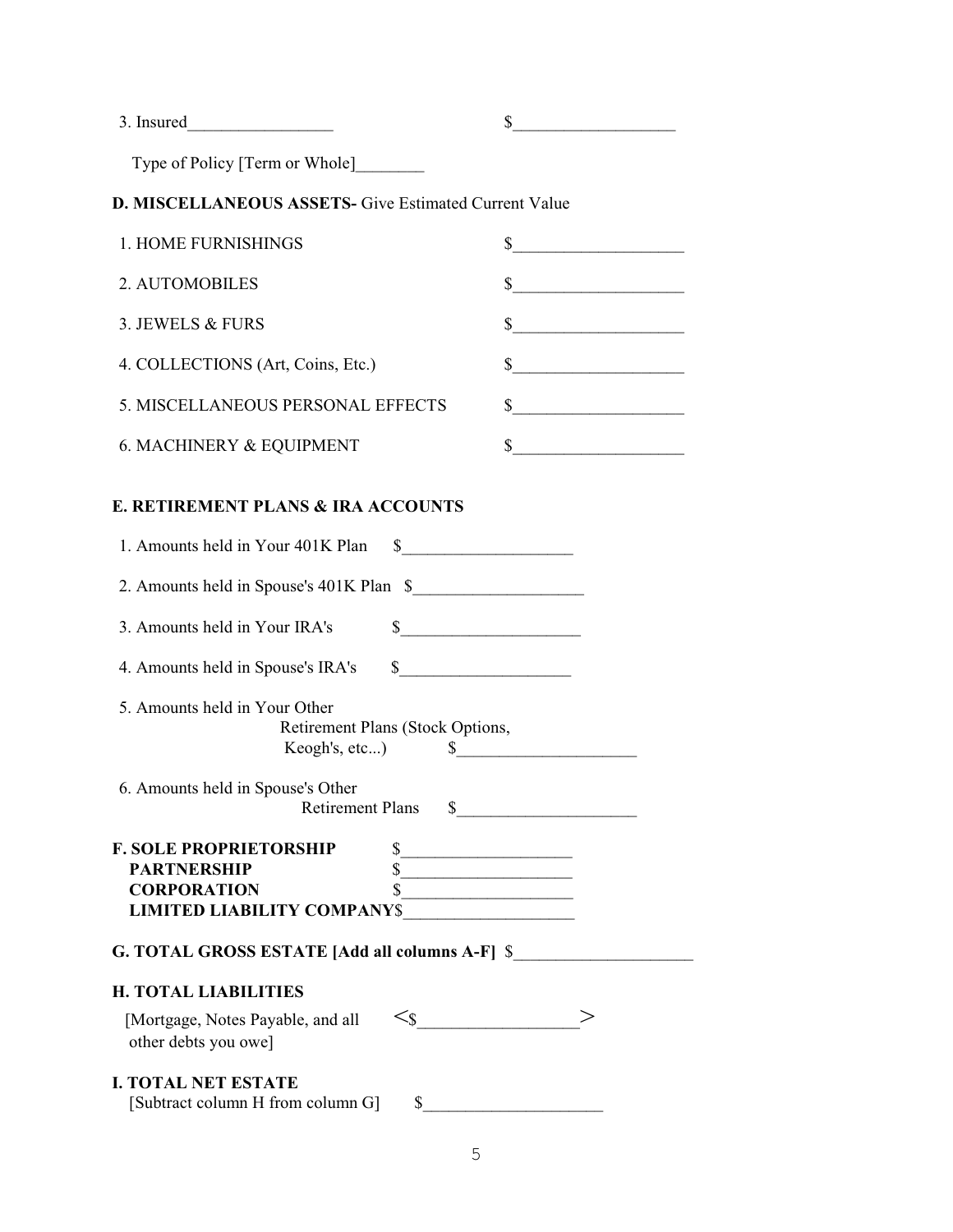# **FROM THIS POINT FORWARD THE INFORMATION IS OPTIONAL. WE MERELY ASK THAT YOU DO THE BEST YOU CAN AND WE CAN GATHER MISSING INFORMATION WHEN YOU COME IN.**

### **C. DOCUMENT INFORMATION:**

| (PERSON WHO WILL BE RESPONSIBLE FOR CARRYING OUT THE PROVISIONS OF YOUR WILL)                                                                                                                                                  |  |
|--------------------------------------------------------------------------------------------------------------------------------------------------------------------------------------------------------------------------------|--|
| EXECUTOR:                                                                                                                                                                                                                      |  |
| ADDRESS:                                                                                                                                                                                                                       |  |
| RELATIONSHIP:                                                                                                                                                                                                                  |  |
|                                                                                                                                                                                                                                |  |
|                                                                                                                                                                                                                                |  |
|                                                                                                                                                                                                                                |  |
|                                                                                                                                                                                                                                |  |
|                                                                                                                                                                                                                                |  |
|                                                                                                                                                                                                                                |  |
| <b>DESIGNATION FOR DURABLE POWER OF ATTORNEY:</b><br>(This person will make financial decisions in the event you are not able to do so.)                                                                                       |  |
| NAME:                                                                                                                                                                                                                          |  |
|                                                                                                                                                                                                                                |  |
|                                                                                                                                                                                                                                |  |
|                                                                                                                                                                                                                                |  |
| DESIGNATION FOR DURABLE POWER OF ATTORNEY FOR HEALTH CARE:<br>(This person will make health decisions in the event you are not able to do so.)                                                                                 |  |
|                                                                                                                                                                                                                                |  |
| ADDRESS: North Contract of the Contract of the Contract of the Contract of the Contract of the Contract of the Contract of the Contract of the Contract of the Contract of the Contract of the Contract of the Contract of the |  |
|                                                                                                                                                                                                                                |  |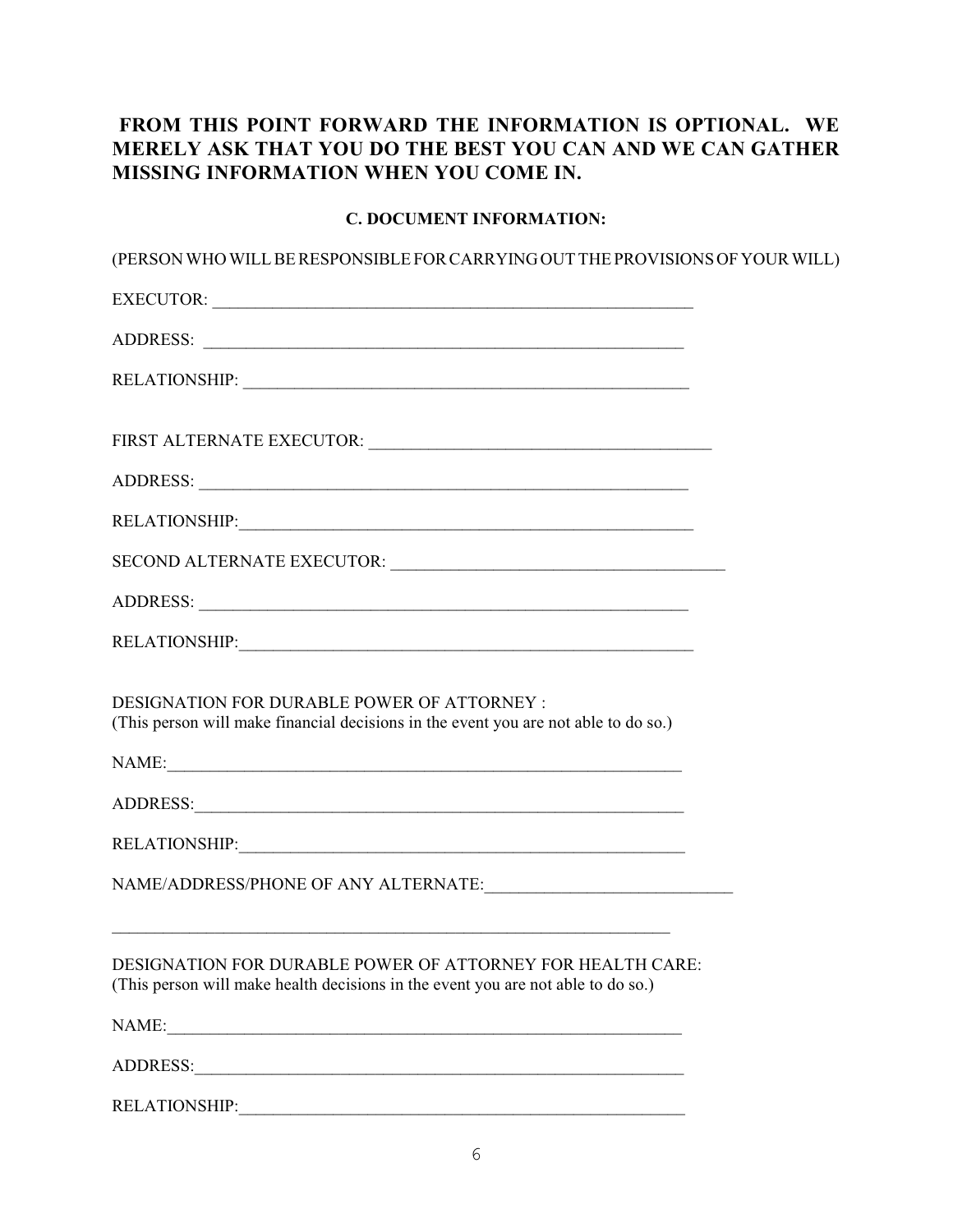NAME/ADDRESS/PHONE OF ANY ALTERNATE:\_\_\_\_\_\_\_\_\_\_\_\_\_\_\_\_\_\_\_\_\_\_\_\_\_\_\_\_\_

\_\_\_\_\_\_\_\_\_\_\_\_\_\_\_\_\_\_\_\_\_\_\_\_\_\_\_\_\_\_\_\_\_\_\_\_\_\_\_\_\_\_\_\_\_\_\_\_\_\_\_\_\_\_\_\_\_\_\_\_\_\_\_\_\_

IN CASE OF SIMULTANEOUS DEATH OF YOU AND YOUR SPOUSE, YOU WILL NEED TO NAME GUARDIANS FOR ANY MINOR CHILDREN: (Will be responsible for the estate and actual physical possession of the children)

| reference to responsible for the estate and actual physical possession of the children,                                                                                                                                        |  |
|--------------------------------------------------------------------------------------------------------------------------------------------------------------------------------------------------------------------------------|--|
|                                                                                                                                                                                                                                |  |
|                                                                                                                                                                                                                                |  |
|                                                                                                                                                                                                                                |  |
|                                                                                                                                                                                                                                |  |
|                                                                                                                                                                                                                                |  |
| RELATIONSHIP: And the contract of the contract of the contract of the contract of the contract of the contract of the contract of the contract of the contract of the contract of the contract of the contract of the contract |  |
| TRUSTEE FOR TRUST PROVISIONS FOR MINOR BENEFICIARIES:                                                                                                                                                                          |  |
|                                                                                                                                                                                                                                |  |
|                                                                                                                                                                                                                                |  |
|                                                                                                                                                                                                                                |  |
| ALTERNATE TRUSTEE FOR TRUST PROVISIONS:                                                                                                                                                                                        |  |
|                                                                                                                                                                                                                                |  |
|                                                                                                                                                                                                                                |  |
|                                                                                                                                                                                                                                |  |
| AGE TRUST IS TERMINATED: (Will be discussed further at meeting with attorney)                                                                                                                                                  |  |
| <b>D. EMPLOYMENT</b>                                                                                                                                                                                                           |  |
|                                                                                                                                                                                                                                |  |
|                                                                                                                                                                                                                                |  |
| NUMBER OF YEARS: TITLE:                                                                                                                                                                                                        |  |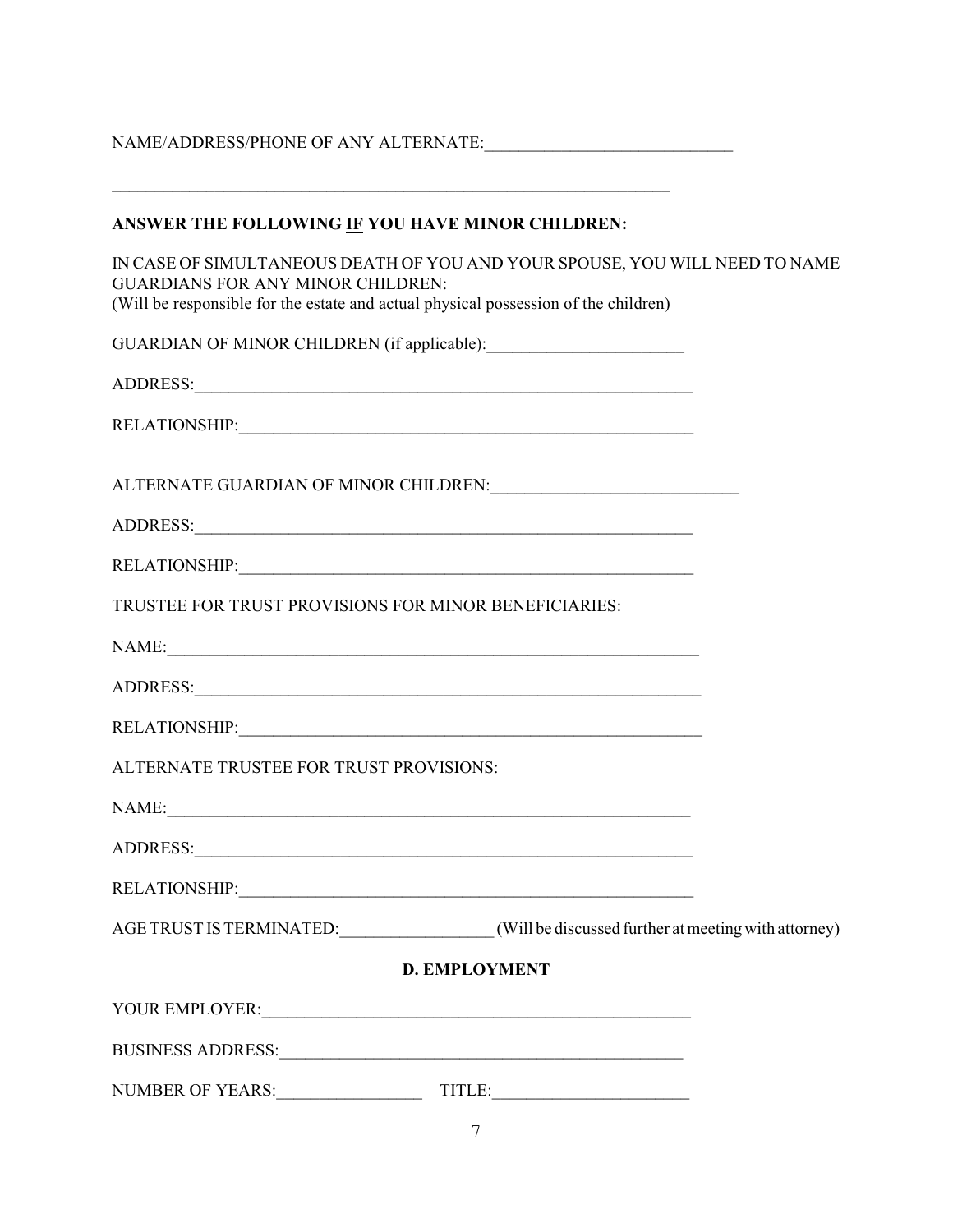| Do you participate in your employer's: Profit Sharing Plan |                          |
|------------------------------------------------------------|--------------------------|
| Group Life Insurance Plan                                  |                          |
| Group Hospitalization Plan                                 | <b>Stock Option Plan</b> |

YOUR SPOUSE'S EMPLOYER:

BUSINESS ADDRESS:\_\_\_\_\_\_\_\_\_\_\_\_\_\_\_\_\_\_\_\_\_\_\_\_\_\_\_\_\_\_\_\_\_\_\_\_\_\_\_\_\_\_\_\_\_\_\_

NUMBER OF YEARS: TITLE:

\_\_\_\_\_\_\_\_\_\_\_\_\_\_\_\_\_\_\_\_\_\_\_\_\_\_\_\_\_\_\_\_\_\_\_\_\_\_\_\_\_\_\_\_\_\_\_\_\_\_\_\_\_\_\_\_\_\_\_\_\_\_\_\_\_

\_\_\_\_\_\_\_\_\_\_\_\_\_\_\_\_\_\_\_\_\_\_\_\_\_\_\_\_\_\_\_\_\_\_\_\_\_\_\_\_\_\_\_\_\_\_\_\_\_\_\_\_\_\_\_\_\_\_\_\_\_\_\_\_\_

 $\mathcal{L}_\text{max}$  , and the contribution of the contribution of the contribution of the contribution of the contribution of the contribution of the contribution of the contribution of the contribution of the contribution of t

 $\mathcal{L}_\text{max}$  , and the contribution of the contribution of the contribution of the contribution of the contribution of the contribution of the contribution of the contribution of the contribution of the contribution of t

 $\mathcal{L}_\text{max}$  , and the contribution of the contribution of the contribution of the contribution of the contribution of the contribution of the contribution of the contribution of the contribution of the contribution of t

 $\mathcal{L}_\text{max}$  , and the contribution of the contribution of the contribution of the contribution of the contribution of the contribution of the contribution of the contribution of the contribution of the contribution of t

 $\mathcal{L}_\text{max}$  , and the contribution of the contribution of the contribution of the contribution of the contribution of the contribution of the contribution of the contribution of the contribution of the contribution of t

\_\_\_\_\_\_\_\_\_\_\_\_\_\_\_\_\_\_\_\_\_\_\_\_\_\_\_\_\_\_\_\_\_\_\_\_\_\_\_\_\_\_\_\_\_\_\_\_\_\_\_\_\_\_\_\_\_\_\_\_\_\_\_\_\_\_\_

Do you participate in your employer's: Profit Sharing Plan \_\_\_\_\_\_\_ Group Life Insurance Plan Group Hospitalization Plan Stock Option Plan

If you or your spouse owns your own business, do you have information on prospective purchasers in the event of you or your spouse's death or on other aspects of the disposition of the business? If yes, who knows the location of this information?

# **E. ADVISORS**

LIST NAME, FIRM, ADDRESS, AND TELEPHONE NO.

Attorney (if more than one, indicate area of advice)

Accountant

Banking Contact